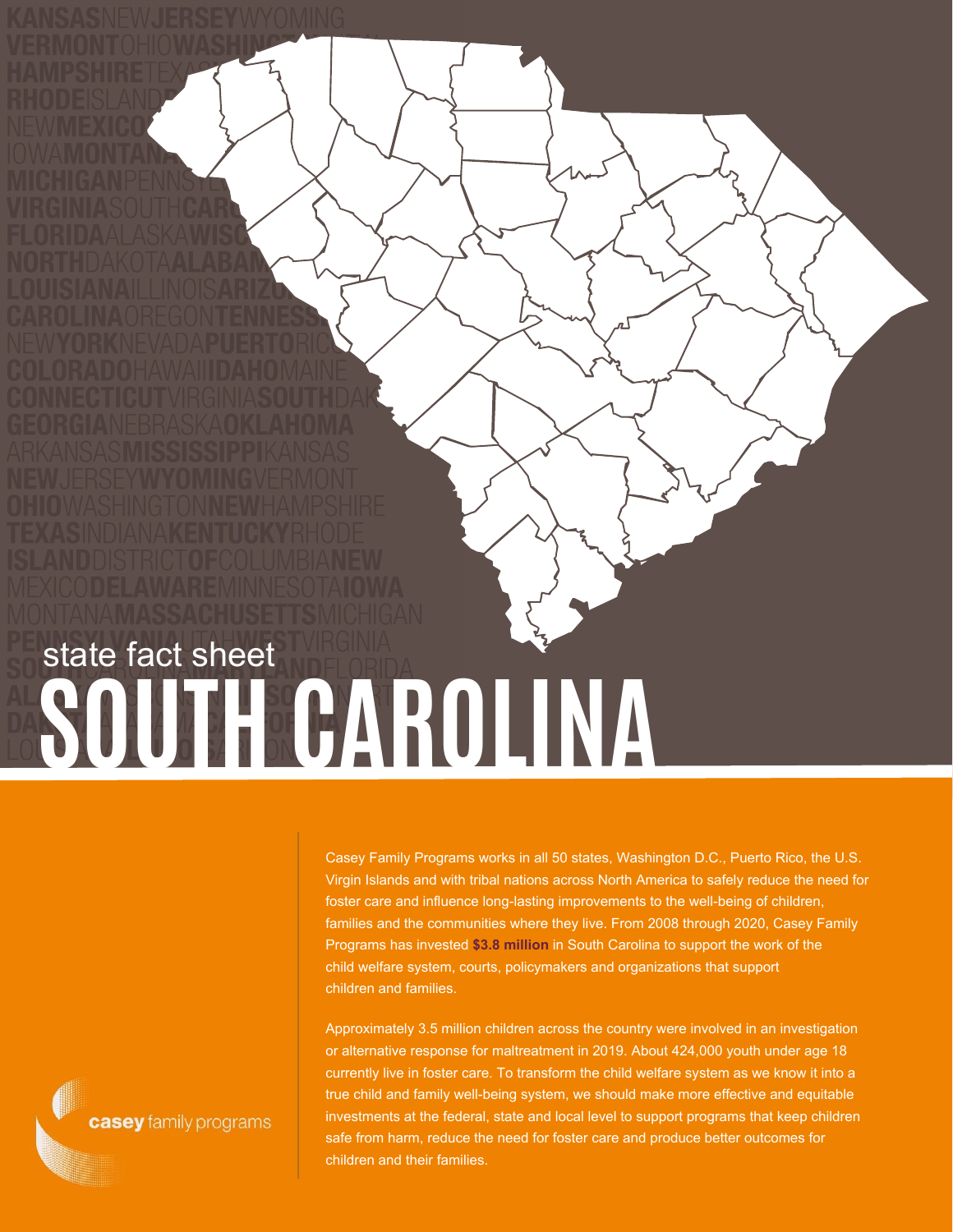We talk about a "foster care system," but the goal is to create a child and family well-being system that prevents abuse and neglect and helps every child grow up safely in his or her own family whenever possible. Rather than waiting for maltreatment to occur, we can improve the safety of children who have come to the attention of child protective services by helping their families with evidence-based and promising practices.

Across South Carolina in 2019, approximately:



Most states currently are limited to using the bulk of the \$9.8 billion in dedicated federal child welfare funding only for services related to foster care. The Family First Prevention Services Act of 2018 and the Family First Transition Act of 2019 provide states with the historic opportunity to invest federal funding to support preventive services, including substance abuse, mental health and parental skill training, so more children can remain safely at home. States and tribes now have access to new federal prevention resources to help keep children safe from harm in the first place by helping strengthen their families.

How federal child welfare funding is currently aligned in South Carolina\*:

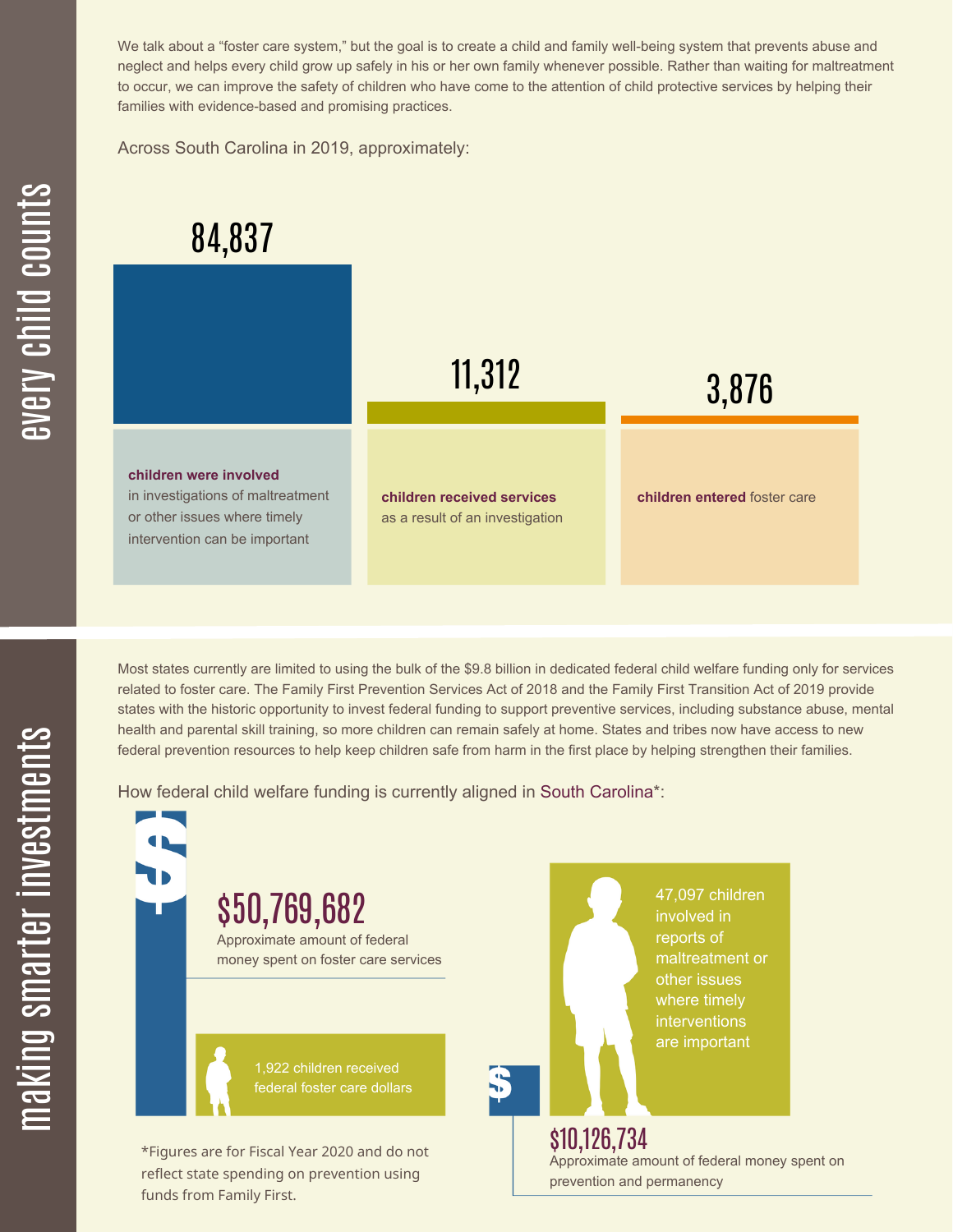Safety and effective response go hand in hand. Most children enter foster care due to neglect and other reasons — not because of physical or sexual abuse. In South Carolina, providing targeted and effective interventions as soon as possible, including by accessing new federal resources provided under the Family First Prevention Services Act and the Family First Transition Act, can safely allow children to remain with their families and thrive.

Reasons children in South Carolina enter foster care:

| <b>26%</b>   | 74%                |
|--------------|--------------------|
| <b>ABUSE</b> | NEGLECT AND OTHER* |

Children under age 18 living in foster care in South Carolina: (as of September 30 of each year)



\*"Other" includes parental substance abuse, child substance abuse, child disability, child behavior problems, parent death, parent incarceration, caretaker inability to cope, relinquishment or inadequate housing.

95% of children in **South Carolina** do not experience a repeat occurrence of maltreatment within six months

What happens to children who end up in foster care? Most are safely reunited with their own family or extended family. A significant number are adopted. Under the Family First Prevention Services Act, communities can more easily invest in helping more children to grow up in safe, stable families by providing appropriate and timely services prior to the need for removal, or after they return home or have been adopted.

Among children in South Carolina who exited foster care in 2019: